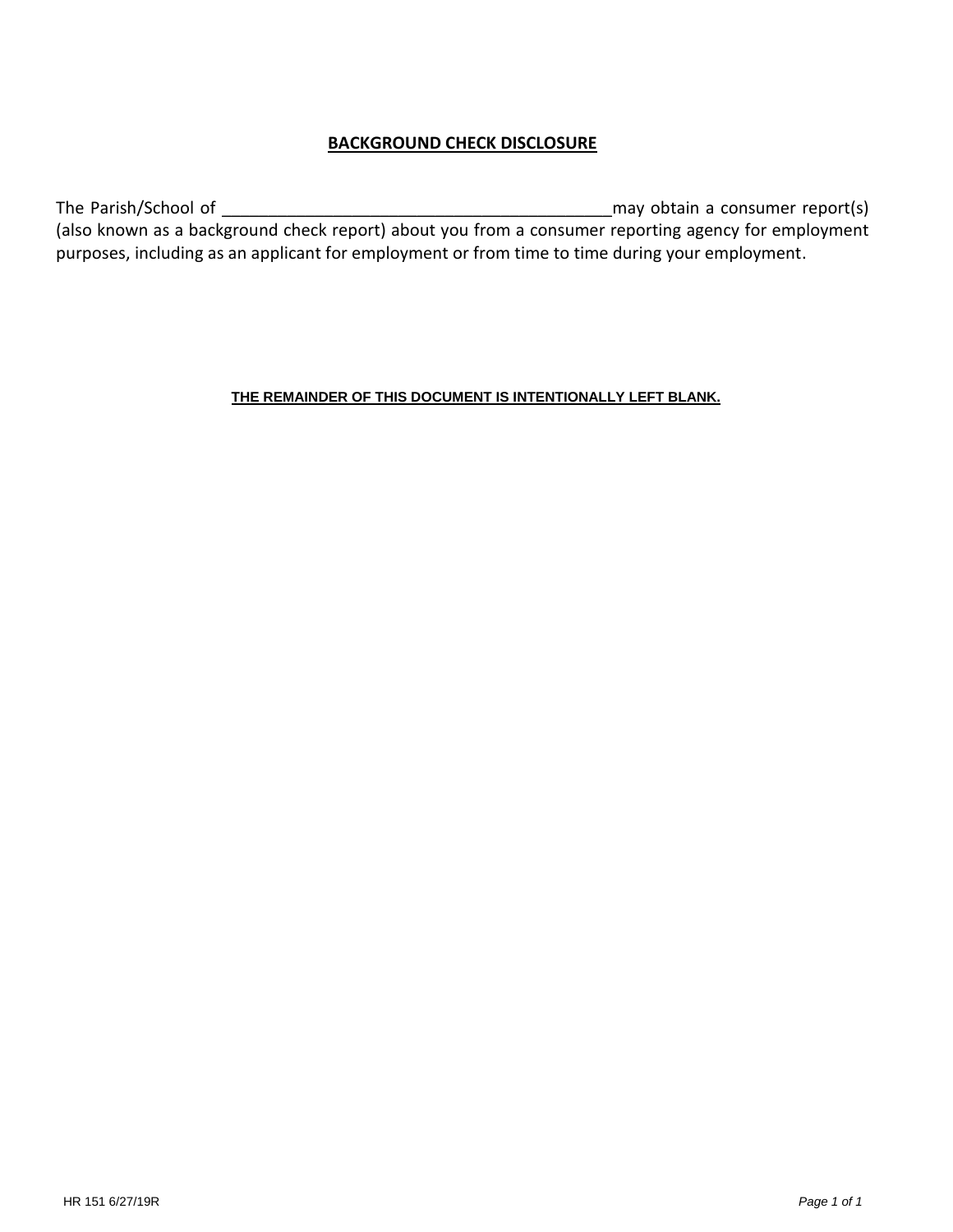*Para informacion en espanol, visite [www.consumerfinance.gov/learnmore](http://www.consumerfinance.gov/learnmore) o escribe a la Consumer Financial Protection Bureau, 1700 G Street N.W., Washington, DC 20552.*

## **A Summary of Your Rights Under the Fair Credit Reporting Act**

The federal Fair Credit Reporting Act (FCRA) promotes the accuracy, fairness, and privacy of information in the files of consumer reporting agencies. There are many types of consumer reporting agencies, including credit bureaus and specialty agencies (such as agencies that sell information about check writing histories, medical records, and rental history records). Here is a summary of your major rights under the FCRA. **For more information, including information about additional rights, go to [www.consumerfinance.gov/learnmore](http://www.consumerfinance.gov/learnmore) or write to: Consumer Financial Protection Bureau, 1700 G Street N.W., Washington, DC 20552.**

- **You must be told if information in your file has been used against you.** Anyone who uses a credit report or another type of consumer report to deny your application for credit, insurance, or employment – or to take another adverse action against you – must tell you, and must give you the name, address, and phone number of the agency that provided the information.
- **You have the right to know what is in your file.** You may request and obtain all the information about you in the files of a consumer reporting agency (your "file disclosure"). You will be required to provide proper identification, which may include your Social Security number. In many cases, the disclosure will be free. You are entitled to a free file disclosure if:
	- $\circ$  a person has taken adverse action against you because of information in your credit report;
	- $\circ$  you are the victim of identity theft and place a fraud alert in your file;
	- $\circ$  your file contains inaccurate information as a result of fraud;
	- o you are on public assistance;
	- $\circ$  you are unemployed but expect to apply for employment within 60 days.

In addition, all consumers are entitled to one free disclosure every 12 months upon request from each nationwide credit bureau and from nationwide specialty consumer reporting agencies. See [www.consumerfinance.gov/learnmore](http://www.consumerfinance.gov/learnmore) for additional information.

- **You have the right to ask for a credit score.** Credit scores are numerical summaries of your credit-worthiness based on information from credit bureaus. You may request a credit score from consumer reporting agencies that create scores or distribute scores used in residential real property loans, but you will have to pay for it. In some mortgage transactions, you will receive credit score information for free from the mortgage lender.
- **You have the right to dispute incomplete or inaccurate information.** If you identify information in your file that is incomplete or inaccurate, and report it to the consumer reporting agency, the agency must investigate unless your dispute is frivolous. See [www.consumerfinance.gov/learnmore](http://www.consumerfinance.gov/learnmore) for an explanation of dispute procedures.
- **Consumer reporting agencies must correct or delete inaccurate, incomplete, or unverifiable information.** Inaccurate, incomplete or unverifiable information must be removed or corrected, usually within 30 days. However, a consumer reporting agency may continue to report information it has verified as accurate.
- **Consumer reporting agencies may not report outdated negative information.** In most cases, a consumer reporting agency may not report negative information that is more than seven years old, or bankruptcies that are more than 10 years old.
- **Access to your file is limited.** A consumer reporting agency may provide information about you only to people with a valid need - usually to consider an application with a creditor, insurer, employer, landlord, or other business. The FCRA specifies those with a valid need for access.
- **You must give your consent for reports to be provided to employers.** A consumer reporting agency may not give out information about you to your employer, or a potential employer, without your written consent given to the employer. Written consent generally is not required in the trucking industry. For more information, go to [www.consumerfinance.gov/learnmore.](http://www.consumerfinance.gov/learnmore)
- **You may limit "prescreened" offers of credit and insurance you get based on information in your credit report.** Unsolicited "prescreened" offers for credit and insurance must include a toll-free phone number you can call if you choose to remove your name and address from the lists these offers are based on. You may opt-out with the nationwide credit bureaus at 1-888-567- 8688.
- The following FCRA right applies with respect to nationwide consumer reporting agencies:

# **CONSUMERS HAVE THE RIGHT TO OBTAIN A SECURITY FREEZE**

**You have a right to place a "security freeze" on your credit report, which will prohibit a consumer reporting agency from releasing information in your credit report without your express authorization**. The security freeze is designed to prevent credit, loans, and services from being approved in your name without your consent. However, you should be aware that using a security freeze to take control over who gets access to the personal and financial information in your credit report may delay, interfere with, or prohibit the timely approval of any subsequent request or application you make regarding a new loan, credit, mortgage, or any other account involving the extension of credit.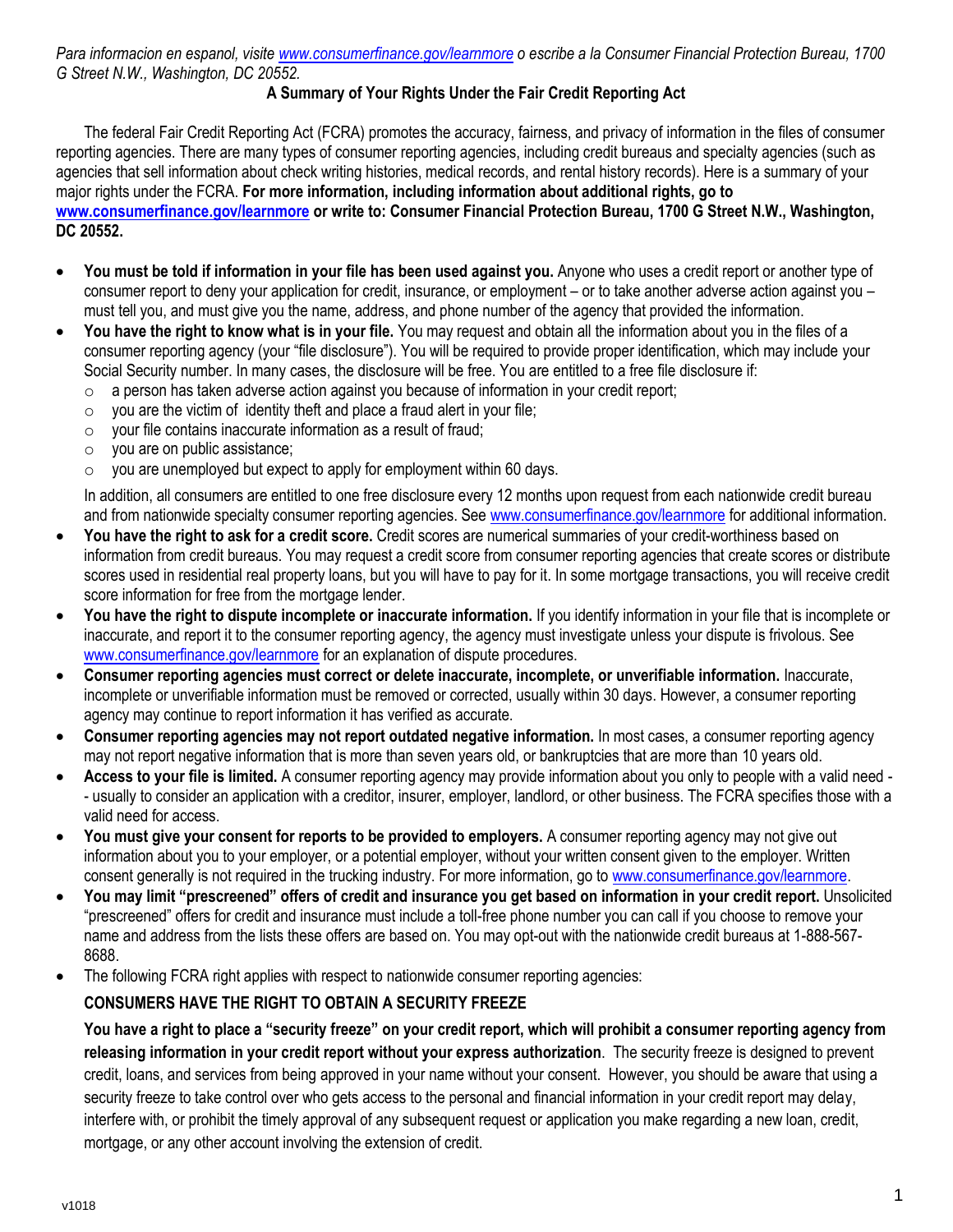As an alternative to a security freeze, you have the right to place an initial or extended fraud alert on your credit file at no cost. An initial fraud alert is a 1-year alert that is placed on a consumer's credit file. Upon seeing a fraud alert display on a consumer's credit file, a business is required to take steps to verify the consumer's identity before extending new credit. If you are a victim of identity theft, you are entitled to an extended fraud alert, which is a fraud alert lasting 7 years.

A security freeze does not apply to a person or entity, or its affiliates, or collection agencies acting on behalf of the person or entity, with which you have an existing account that requests information in your credit report for the purposes of reviewing or collecting the account. Reviewing the account includes activities related to account maintenance, monitoring, credit line increases, and account upgrades and enhancements.

- **You may seek damages from violators.** If a consumer reporting agency, or, in some cases, a user of consumer reports or a furnisher of information to a consumer reporting agency violates the FCRA, you may be able to sue in state or federal court.
- **Identity theft victims and active duty military personnel have additional rights.** For more information, visit [www.consumerfinance.gov/learnmore.](http://www.consumerfinance.gov/learnmore)

**States may enforce the FCRA, and many states have their own consumer reporting laws. In some cases, you may have more rights under state law. For more information, contact your state or local consumer protection agency or your state Attorney General. For information about your federal rights, contact:**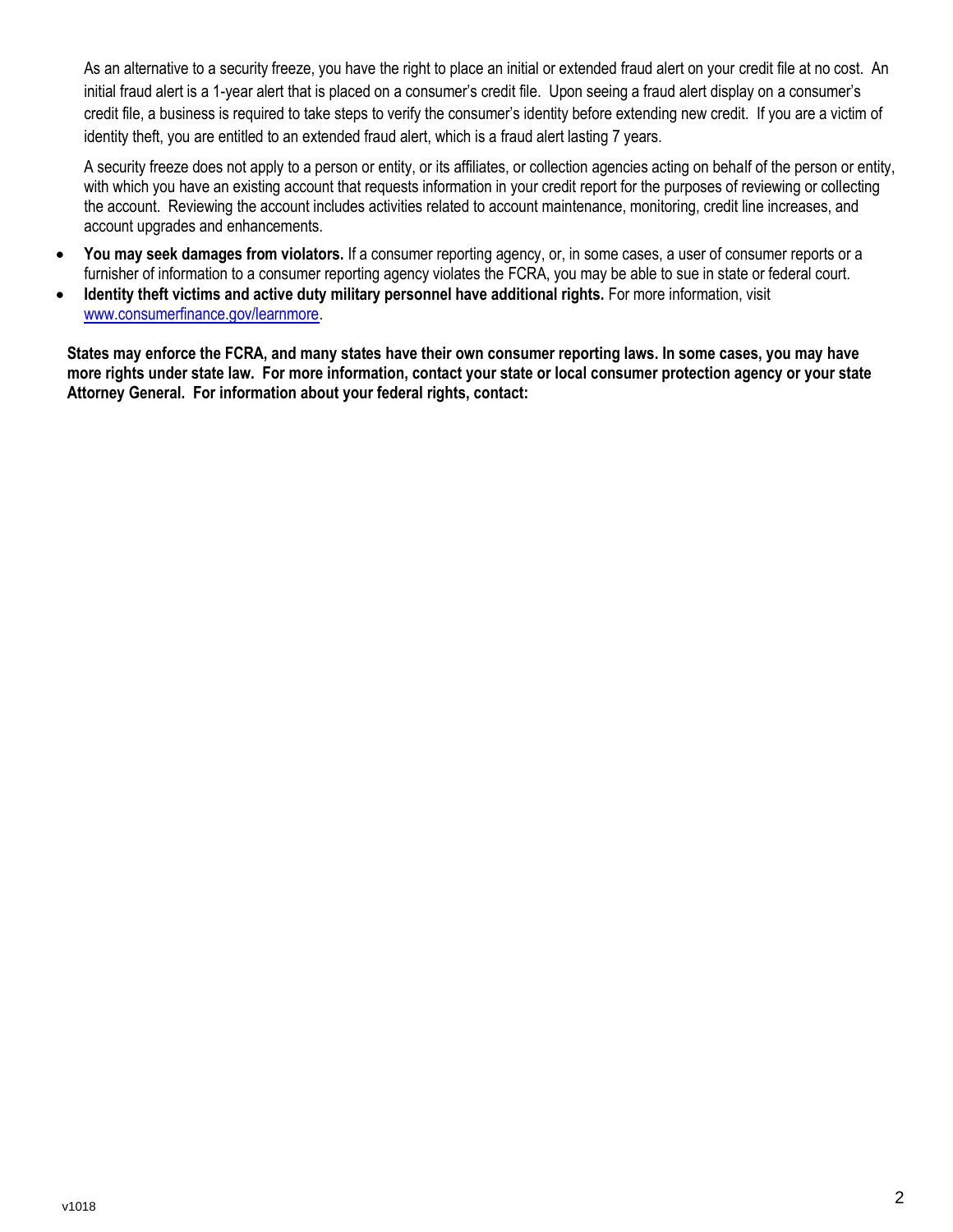| <b>TYPE OF BUSINESS:</b>                                        | <b>CONTACT:</b>                                                                      |  |
|-----------------------------------------------------------------|--------------------------------------------------------------------------------------|--|
| 1.a. Banks, savings associations, and credit unions with total  | <b>Consumer Financial Protection Bureau</b><br>a.                                    |  |
| assets of over \$10 billion and their affiliates.               | 1700 G Street, N.W.                                                                  |  |
|                                                                 | Washington, DC 20552                                                                 |  |
| b. Such affiliates that are not banks, savings associations, or | Federal Trade Commission: Consumer Response Center<br>b.                             |  |
| credit unions also should list, in addition to the CFPB:        | 600 Pennsylvania Avenue, N.W.                                                        |  |
|                                                                 | Washington, DC 20580                                                                 |  |
|                                                                 | (877) 382-4357                                                                       |  |
| 2. To the extent not included in item 1 above:                  | Office of the Comptroller of the Currency<br>a.                                      |  |
|                                                                 | <b>Customer Assistance Group</b>                                                     |  |
| National banks, federal savings associations, and federal<br>a. | 1301 McKinney Street, Suite 3450                                                     |  |
| branches and federal agencies of foreign banks                  | Houston, TX 77010-9050                                                               |  |
| State member banks, branches and agencies of foreign<br>b.      | b. Federal Reserve Consumer Help Center                                              |  |
| banks (other than federal branches, federal agencies, and       | P.O. Box 1200                                                                        |  |
| Insured State Branches of Foreign Banks), commercial            | Minneapolis, MN 55480                                                                |  |
| lending companies owned or controlled by foreign banks,         | FDIC Consumer Response Center<br>C.                                                  |  |
| and organizations operating under section 25 or 25A of the      | 1100 Walnut Street, Box #11                                                          |  |
| Federal Reserve Act                                             | Kansas City, MO 64106                                                                |  |
| Nonmember Insured Banks, Insured State Branches of<br>C.        | <b>National Credit Union Administration</b><br>$d_{-}$                               |  |
| Foreign Banks, and insured state savings associations           | Office of Consumer Financial Protection (OCFP)                                       |  |
| <b>Federal Credit Unions</b><br>d.                              | Division of Consumer Compliance Policy and Outreach                                  |  |
|                                                                 | 1775 Duke Street                                                                     |  |
|                                                                 |                                                                                      |  |
| 3. Air carriers                                                 | Alexandria, VA 22314<br>Asst. General Counsel for Aviation Enforcement & Proceedings |  |
|                                                                 | <b>Aviation Consumer Protection Division</b>                                         |  |
|                                                                 |                                                                                      |  |
|                                                                 | Department of Transportation                                                         |  |
|                                                                 | 1200 New Jersey Avenue, S.E.                                                         |  |
|                                                                 | Washington, DC 20590                                                                 |  |
| 4. Creditors Subject to the Surface Transportation Board        | Office of Proceedings, Surface Transportation Board                                  |  |
|                                                                 | Department of Transportation                                                         |  |
|                                                                 | 395 E Street, S.W.                                                                   |  |
|                                                                 | Washington, DC 20423                                                                 |  |
| 5. Creditors Subject to the Packers and Stockyards Act, 1921    | Nearest Packers and Stockyards Administration area supervisor                        |  |
| 6. Small Business Investment Companies                          | Associate Deputy Administrator for Capital Access                                    |  |
|                                                                 | United States Small Business Administration                                          |  |
|                                                                 | 409 Third Street, S.W., Suite 8200                                                   |  |
|                                                                 | Washington, DC 20416                                                                 |  |
| 7. Brokers and Dealers                                          | Securities and Exchange Commission                                                   |  |
|                                                                 | 100 F Street, N.E.                                                                   |  |
|                                                                 | Washington, DC 20549                                                                 |  |
| 8. Federal Land Banks, Federal Land Bank Associations,          | Farm Credit Administration                                                           |  |
| Federal Intermediate Credit Banks, and Production Credit        | 1501 Farm Credit Drive                                                               |  |
| Associations                                                    | McLean, VA 22102-5090                                                                |  |
|                                                                 |                                                                                      |  |
| 9. Retailers, Finance Companies, and All Other Creditors Not    | Federal Trade Commission: Consumer Response Center                                   |  |
| <b>Listed Above</b>                                             | 600 Pennsylvania Avenue, N.W.                                                        |  |
|                                                                 | Washington, DC 20580                                                                 |  |
|                                                                 | (877) 382-4357                                                                       |  |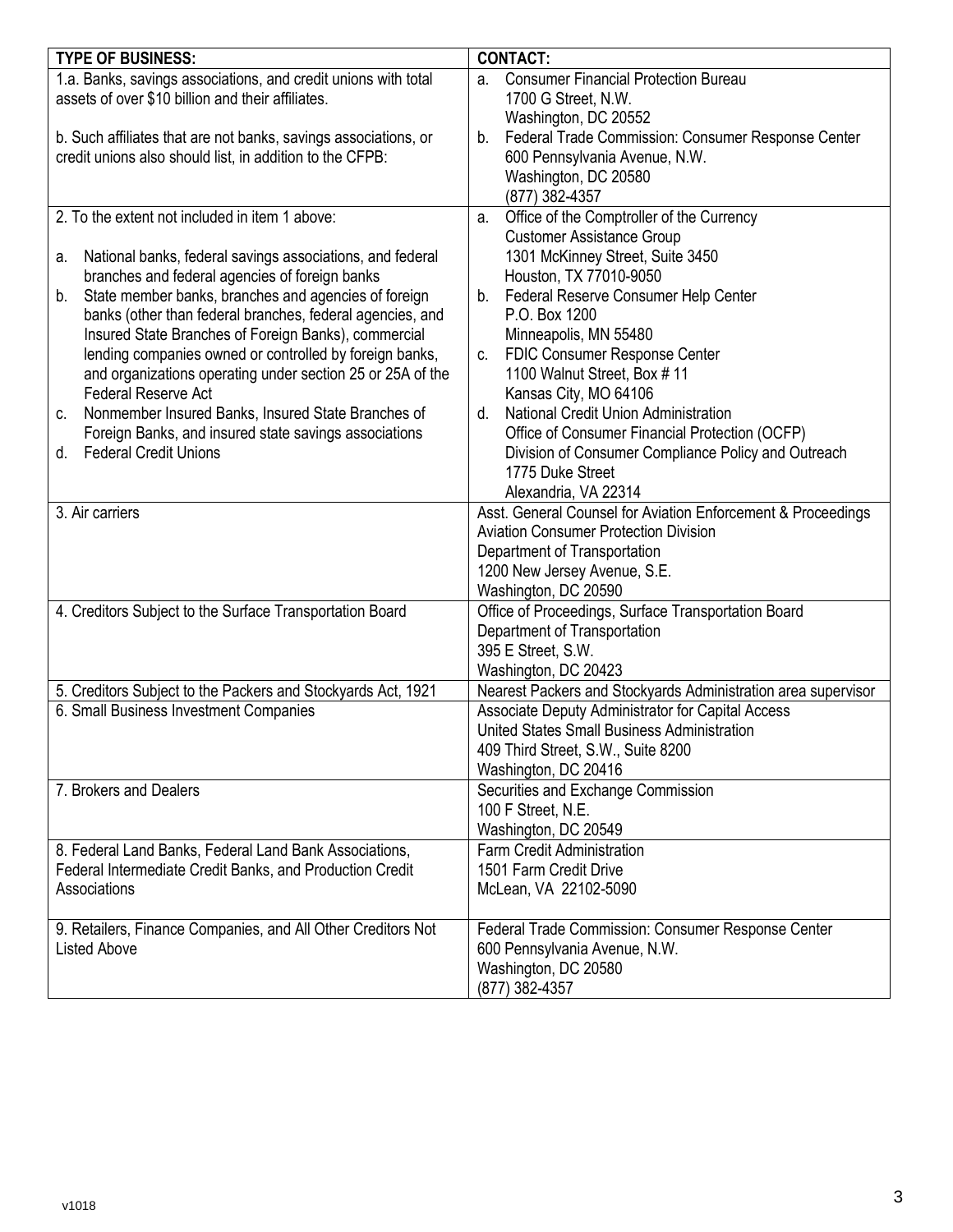#### **NEW YORK CORRECTION LAW ARTICLE 23-A LICENSURE AND EMPLOYMENT OF PERSONS PREVIOUSLY CONVICTED OF ONE OR MORE CRIMINAL OFFENSES**

**Section 750. Definitions.** 

**751. Applicability.** 

- **752. Unfair discrimination against persons previously convicted of one or more criminal offenses prohibited.**
- **753. Factors to be considered concerning a previous criminal conviction; presumption.**
- **754. Written statement upon denial of license or employment.**

**755. Enforcement.** 

**§750. Definitions.** For the purposes of this article, the following terms shall have the following meanings:

(1) "Public agency" means the state or any local subdivision thereof, or any state or local department, agency, board or commission. (2) "Private employer" means any person, company, corporation, labor organization or association which employs ten or more persons.

(3) "Direct relationship" means that the nature of criminal conduct for which the person was convicted has a direct bearing on his fitness or ability to perform one or more of the duties or responsibilities necessarily related to the license, opportunity, or job in question.

(4) "License" means any certificate, license, permit or grant of permission required by the laws of this state, its political subdivisions or instrumentalities as a condition for the lawful practice of any occupation, employment, trade, vocation, business, or profession. Provided, however, that "license" shall not, for the purposes of this article, include any license or permit to own, possess, carry, or fire any explosive, pistol, handgun, rifle, shotgun, or other firearm.

(5) "Employment" means any occupation, vocation or employment, or any form of vocational or educational training. Provided, however, that "employment" shall not, for the purposes of this article, include membership in any law enforcement agency.

**§751. Applicability**. The provisions of this article shall apply to any application by any person for a license or employment at any public or private employer, who has previously been convicted of one or more criminal offenses in this state or in any other jurisdiction, and to any license or employment held by any person whose conviction of one or more criminal offenses in this state or in any other jurisdiction preceded such employment or granting of a license, except where a mandatory forfeiture, disability or bar to employment is imposed by law, and has not been removed by an executive pardon, certificate of relief from disabilities or certificate of good conduct. Nothing in this article shall be construed to affect any right an employer may have with respect to an intentional misrepresentation in connection with an application for employment made by a prospective employee or previously made by a current employee.

#### **§752. Unfair discrimination against persons previously convicted of one or more criminal offenses prohibited.** No application

for any license or employment, and no employment or license held by an individual, to which the provisions of this article are applicable, shall be denied or acted upon adversely by reason of the individual's having been previously convicted of one or more criminal offenses, or by reason of a finding of lack of "good moral character" when such finding is based upon the fact that the individual has previously been convicted of one or more criminal offenses, unless:

(1) There is a direct relationship between one or more of the previous criminal offenses and the specific license or employment sought or held by the individual; or

(2) the issuance or continuation of the license or the granting or continuation of the employment would involve an unreasonable risk to property or to the safety or welfare of specific individuals or the general public.

#### **§753. Factors to be considered concerning a previous criminal conviction; presumption.**

1. In making a determination pursuant to section seven hundred fifty-two of this chapter, the public agency or private employer shall consider the following factors:

(a) The public policy of this state, as expressed in this act, to encourage the licensure and employment of persons previously convicted of one or more criminal offenses. (b) The specific duties and responsibilities necessarily related to the license or employment sought or held by the person. (c) The bearing, if any, the criminal offense or offenses for which the person was previously convicted will have on his fitness or ability to perform one or more such duties or responsibilities.

- (d) The time which has elapsed since the occurrence of the criminal offense or offenses.
- (e) The age of the person at the time of occurrence of the criminal offense or offenses.
- (f) The seriousness of the offense or offenses.

(g) Any information produced by the person, or produced on his behalf, in regard to his rehabilitation and good conduct. (h) The legitimate interest of the public agency or private employer in protecting property, and the safety and welfare of specific individuals or the general public.

2. In making a determination pursuant to section seven hundred fifty-two of this chapter, the public agency or private employer shall also give consideration to a certificate of relief from disabilities or a certificate of good conduct issued to the applicant, which certificate shall create a presumption of rehabilitation in regard to the offense or offenses specified therein.

**§754. Written statement upon denial of license or employment.** At the request of any person previously convicted of one or more criminal offenses who has been denied a license or employment, a public agency or private employer shall provide, within thirty days of a request, a written statement setting forth the reasons for such denial.

#### **§755. Enforcement.**

1. In relation to actions by public agencies, the provisions of this article shall be enforceable by a proceeding brought pursuant to article seventy-eight of the civil practice law and rules.

2. In relation to actions by private employers, the provisions of this article shall be enforceable by the division of human rights pursuant to the powers and procedures set forth in article fifteen of the executive law, and, concurrently, by the New York city commission on human rights.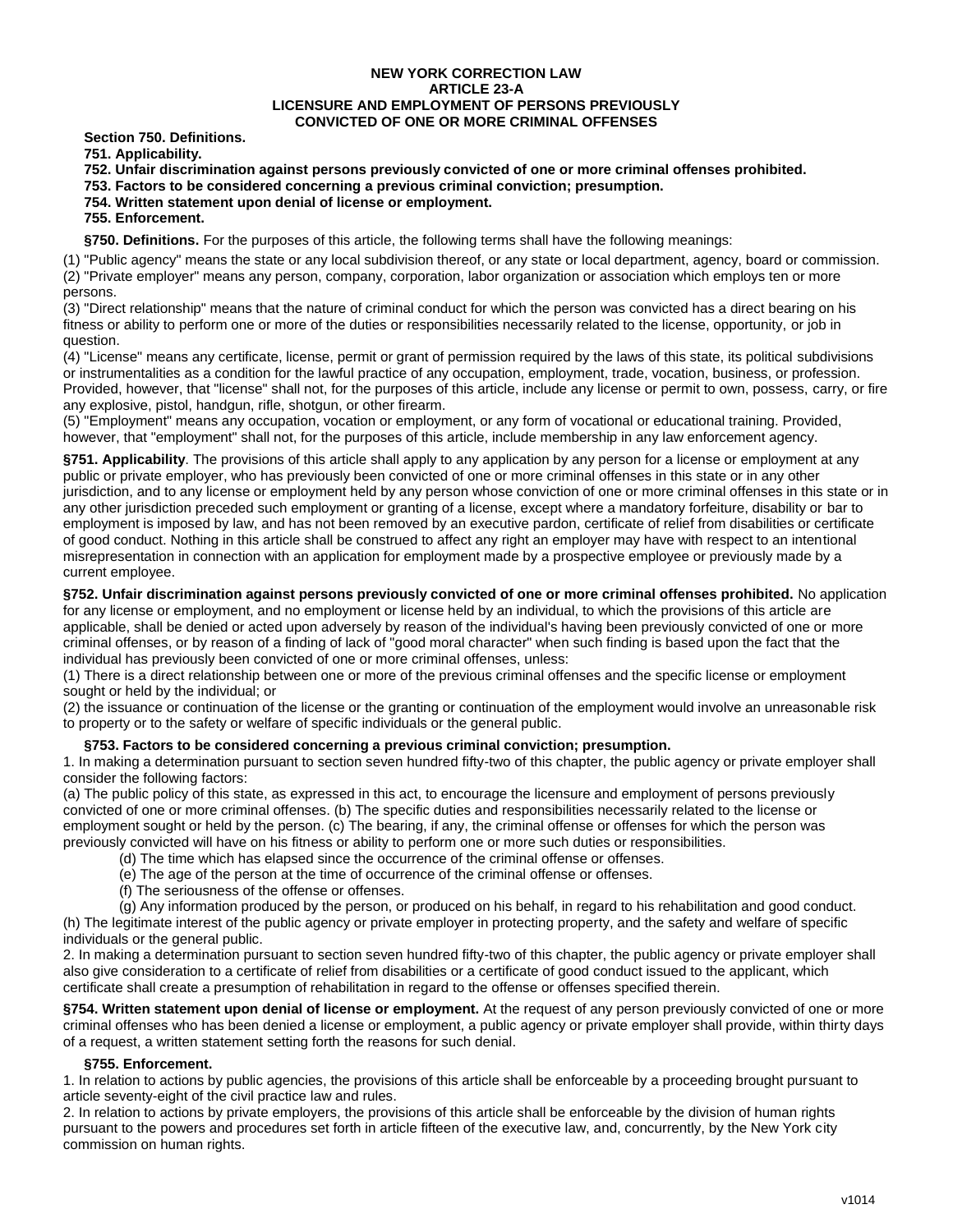# **ADDITIONAL BACKGROUND CHECK DISCLOSURES**

**DISCLOSURE FOR REGULATED TRANSPORTATION POSITIONS:** The consumer reporting agency ADP Screening and Selection Services, Inc. (ADP SASS) will prepare the consumer report (background report) for \_\_\_\_\_\_\_\_\_\_\_\_\_\_\_\_\_\_\_\_\_\_\_\_\_\_\_\_\_\_\_\_\_\_\_\_\_\_\_\_\_\_\_\_(the "Company"). ADP SASS is located at 301 Remington Street, Fort Collins, CO, 80524, and can be reached by phone at 800-367-5933 or at www.adpselect.com. ADP SASS does not make any decisions to take adverse action. If the Company makes a decision to take adverse action based in whole or in part on the consumer report, ADP SASS will not be able to provide specific reasons why the adverse action was taken.

You have the right to obtain a free copy of a consumer report on you from the consumer reporting agency which prepared your background report, under various circumstances, including but not limited to where you receive notice that an adverse action has been taken toward you based on the consumer report. In that instance, you have the right to a free copy of the report provided that you make the request within 60 days of the date that you received the notice of adverse action. You have the right to dispute, with the consumer reporting agency, the accuracy or completeness of any information in a consumer report furnished by the agency.

### **If you live or work for the Company in any of the states below, please note that additional rights may apply to you. These rights are in addition to the rights that federal law grants to** *everyone* **nationwide.**

**MASSACHUSETTS**: If you submit a request to the Company in writing, you have the right to know whether the Company ordered an investigative consumer report from ADP Screening and Selection Services, Inc. (ADP SASS). An investigative consumer report may include any or all of the following pertaining to you, as allowed by law: credit history; public records; a Social Security number verification; driving records; military service; credentials/certifications; and verification of prior employment and education. You may inspect and order a free copy of the report by contacting ADP SASS at: 301 Remington Street, Fort Collins, CO, 80524; (telephone) 800-367-5933; or www.adpselect.com.

**MINNESOTA**: If you submit a request to ADP Screening and Selection Services, Inc. (ADP SASS) in writing, you have the right to receive a complete and accurate disclosure of the nature and scope of the consumer report or investigative consumer report ordered by the Company. ADP SASS can be reached at: 301 Remington Street, Fort Collins, CO, (telephone) 800-367-5933; or www.adpselect.com.

**NEW JERSEY**: If you submit a request to the Company in writing, you have the right to know whether the Company ordered an investigative consumer report from ADP Screening and Selection Services, Inc. (ADP SASS). An investigative consumer report may contain the following information pertaining to you, as applicable: credit history; public records; a Social Security number verification; driving records; military service; credentials/certifications; and verification of prior employment and education. You may inspect and order a free copy of the report by contacting ADP SASS at: 301 Remington Street, Fort Collins, CO, 80524; (telephone) 800-367-5933; or www.adpselect.com.

**NEW YORK**: If you submit a request to the Company in writing, you have the right to know whether the Company ordered a consumer report or an investigative consumer report from ADP Screening and Selection Services, Inc. (ADP SASS) that may contain the following information pertaining to you: credit history; public records; a Social Security number verification; driving records; military service; credentials/certifications; and verification of prior employment and education. You may inspect and order a free copy of the report(s) by contacting ADP SASS. By signing the separate document called the Authorization for Background Checks, you agree that you have received a copy of Article 23A of the New York Correction Law (provided with this document).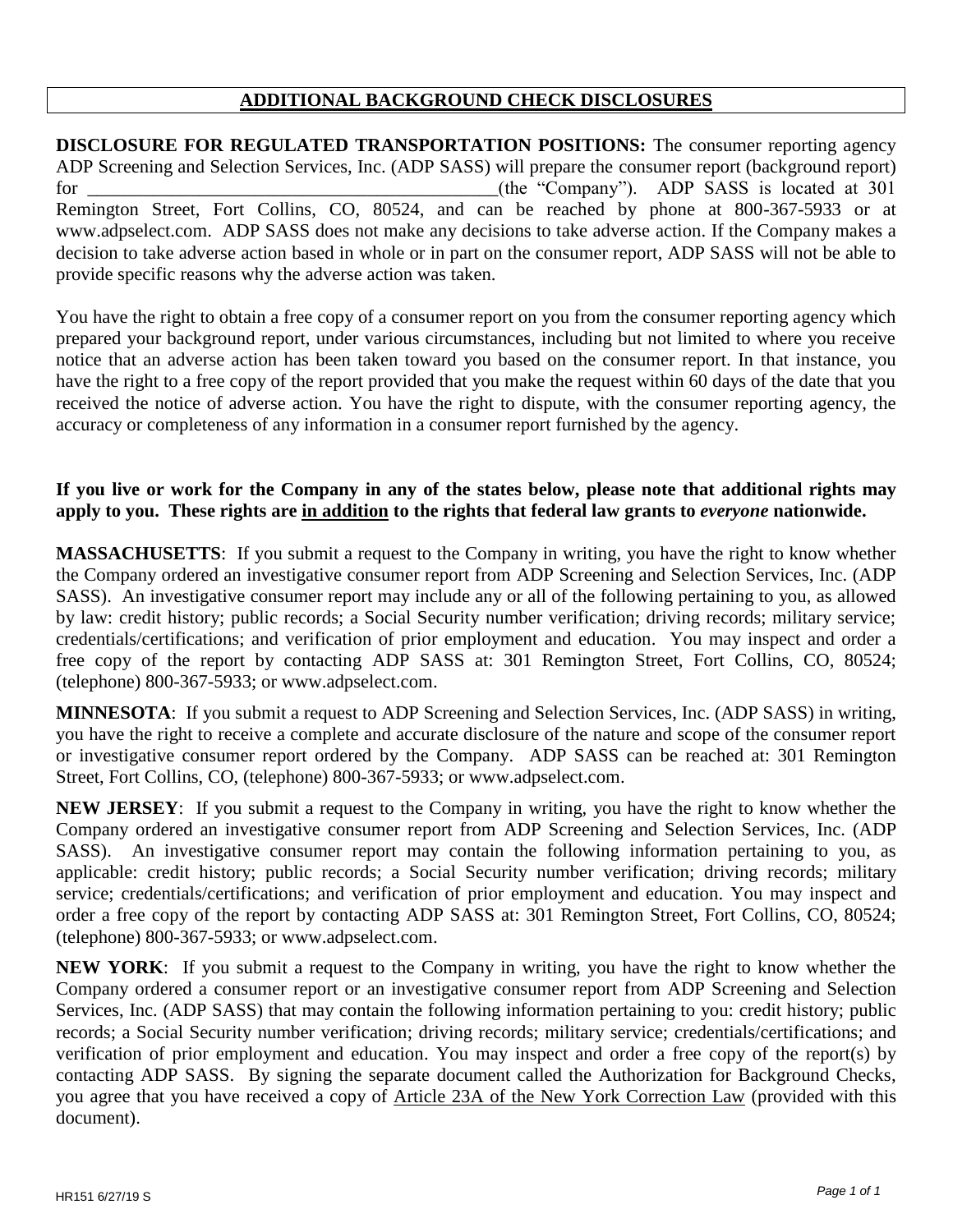### AUTHORIZATION FOR BACKGROUND CHECKS

I instruct and authorize **Example 20** and the "Company") to obtain a consumer report(s) (or background check report(s)) on me, including any investigative consumer reports and any consumer credit reports.\* I also agree that a copy of this form is valid like the signed original.

The consumer reporting agency (CRA) ADP Screening and Selection Services, Inc. (ADP SASS) will conduct the background check and prepare the background check report for the Company. ADP SASS is located at 301 Remington Street, Fort Collins, CO, 80524, and can be reached by phone at 800-367-5933, or a[t www.adpselect.com.](http://www.adpselect.com/)

I understand that, as allowed by applicable law, the Company may rely on this authorization to order additional background check reports, including investigative consumer reports and any consumer credit reports\* (1) during my employment or time as a volunteer or independent contractor, as applicable, and (2) from any CRA other than ADP SASS without asking me for my authorization again. I understand the Company may order background check report(s) under my legal name and any other names I may have used.

I also instruct and authorize the following persons, agencies, and entities to disclose to ADP SASS and its agents all information about or concerning me, as allowed by law, including but not limited to: my past or present employers; learning institutions, including colleges and universities; law enforcement and all other federal, state and local agencies; federal, state and local courts; the military; credit bureaus; testing facilities; motor vehicle records agencies; all other private and public sector repositories of information; and any other person, organization, or agency with any information about or concerning me. As allowed by law, such disclosures may contain the following information pertaining to me: credit history\*; public records; a Social Security number verification; driving records; military service; credentials/certifications; worker's compensation injuries; and verification of prior employment and education.

\*I understand that I am instructing and authorizing the Company to obtain a consumer credit report only to the extent permitted by law. If I reside or anticipate being employed in New York City, I understand that I am not being asked to authorize a consumer credit report by signing this document.

By signing below, I understand that I am agreeing to the terms contained in this document.

| Please print your full legal name: |
|------------------------------------|
|------------------------------------|

Last Name \_\_\_\_\_\_\_\_\_\_\_\_\_\_\_\_\_\_\_\_\_\_\_\_First \_\_\_\_\_\_\_\_\_\_\_\_\_\_\_\_\_\_\_\_\_\_\_\_\_\_ Middle \_\_\_\_\_\_\_\_\_\_\_\_\_\_\_\_\_\_\_\_\_\_\_\_\_\_\_

\_\_\_\_\_\_\_\_\_\_\_\_\_\_\_\_\_\_\_\_\_\_\_\_\_\_\_\_\_\_\_\_\_\_\_\_\_\_\_\_\_\_\_\_\_\_\_\_\_\_\_\_\_\_\_\_\_\_\_\_\_\_\_\_\_\_\_\_\_ \_\_\_\_\_\_/\_\_\_\_\_\_\_/\_\_\_\_\_\_\_\_ Signature Today's Date (Month/Day/Year)